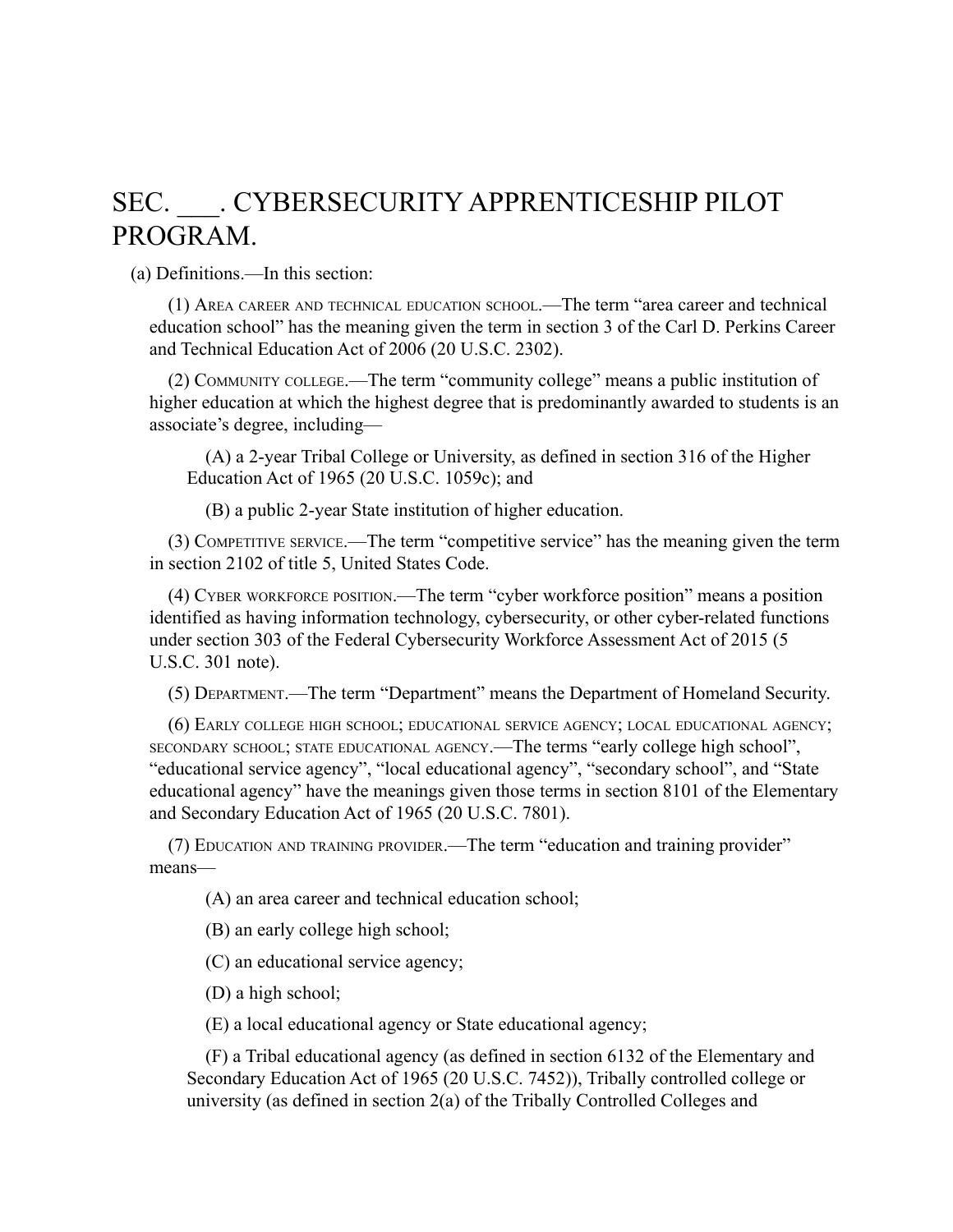Universities Assistance Act of 1978 (25 U.S.C. 1801(a)), or Tribally controlled postsecondary career and technical institution (as defined in section 3 of the Carl D. Perkins Career and Technical Education Act of 2006 (20 U.S.C. 2302));

(G) a postsecondary educational institution, as defined in section 3 of the Carl D. Perkins Career and Technical Education Act of 2006 (20 U.S.C. 2302);

(H) a minority-serving institution;

(I) a provider of adult education and literacy activities under the Adult Education and Family Literacy Act (29 U.S.C. 3271 et seq.);

(J) a local agency administering plans under title I of the Rehabilitation Act of 1973 (29 U.S.C. 720 et seq.), other than section 112 or part C of that title (29 U.S.C. 732, 741);

(K) a related instruction provider, including a qualified intermediary acting as a related instruction provider;

(L) a Job Corps center, as defined in section 142 of the Workforce Innovation and Opportunity Act (29 U.S.C. 3192), provided that the participation of the Job Corps center is consistent with the outcomes for Job Corps students described in section 141 of that Act (29 U.S.C. 3191);

(M) a YouthBuild program, as defined in section 171(b) of the Workforce Innovation and Opportunity Act (29 U.S.C. 3226(b)); or

(N) a consortium of entities described in any of subparagraphs (A) through (M).

(8) ELIGIBLE ENTITY.—The term "eligible entity" means—

(A) a sponsor;

(B) a State workforce development board or State workforce agency, or a local workforce development board or local workforce development agency;

(C) an education and training provider;

(D) a State apprenticeship agency;

(E) an Indian Tribe or Tribal organization;

(F) an industry or sector partnership, a group of employers, a trade association, or a professional association that sponsors or participates in a program under the national apprenticeship system;

(G) a Governor of a State;

(H) a labor organization or joint labor-management organization; or

(I) a qualified intermediary.

(9) EXCEPTED SERVICE.—The term "excepted service" has the meaning given the term in section 2103 of title 5, United States Code.

(10) INSTITUTION OF HIGHER EDUCATION.—The term "institution of higher education" has the meaning given the term in section 101 of the Higher Education Act of 1965 (20 U.S.C.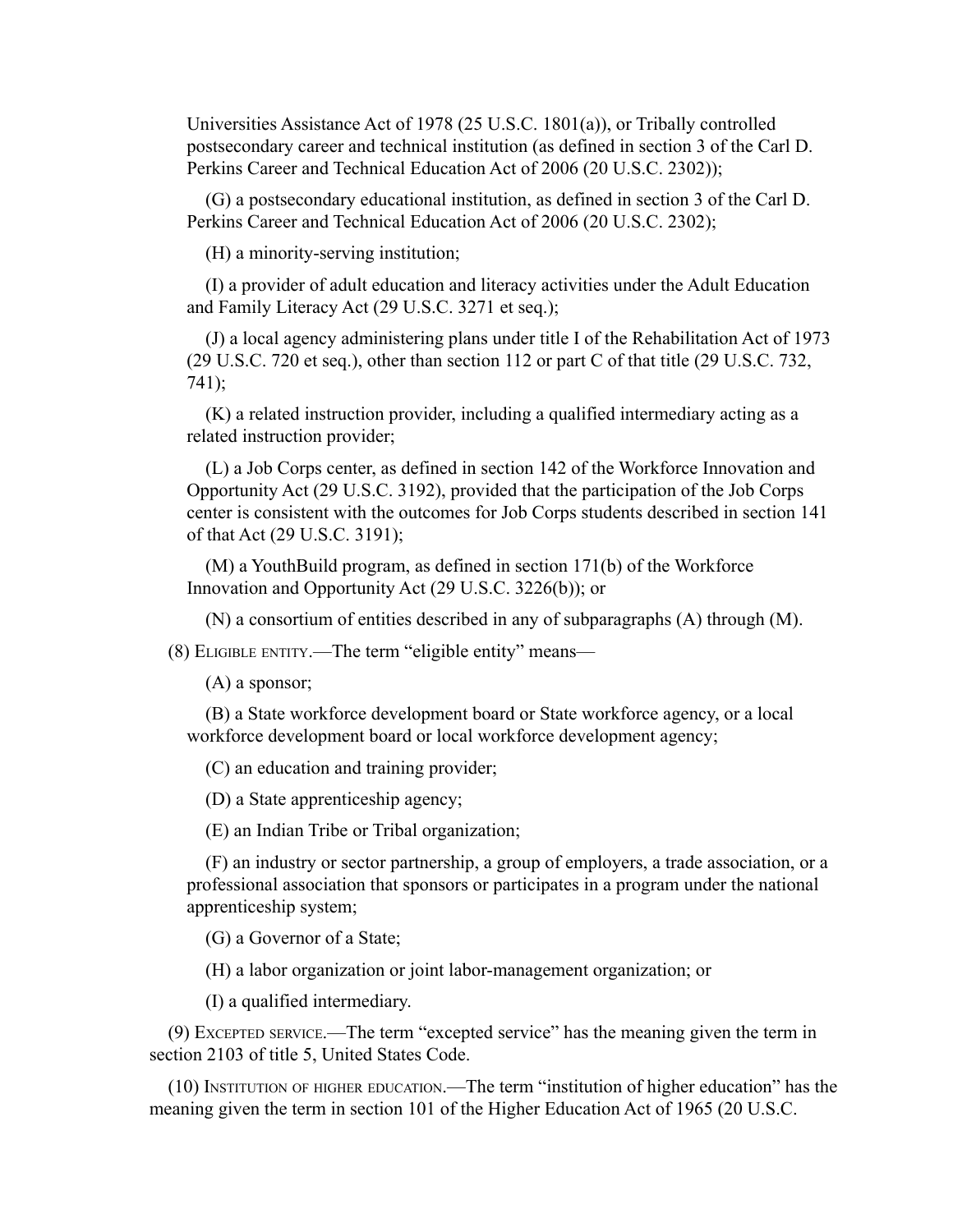1001).

(11) LOCAL WORKFORCE DEVELOPMENT BOARD.—The term "local workforce development board" has the meaning given the term "local board" in section 3 of the Workforce Innovation and Opportunity Act (29 U.S.C. 3102).

(12) MINORITY-SERVING INSTITUTION.—The term "minority-serving institution" means an institution of higher education described in section 371(a) of the Higher Education Act of 1965 (20 U.S.C. 1067q(a)).

(13) NONPROFIT ORGANIZATION.—The term "nonprofit organization" means an organization that is described in section 501(c) of the Internal Revenue Code of 1986 and exempt from taxation under section 501(a) of such Code.

(14) PROVIDER OF ADULT EDUCATION.—The term "provider of adult education" has the meaning given the term "eligible provider" in section 203 of the Adult Education and Family Literacy Act (29 U.S.C. 3272).

(15) QUALIFIED INTERMEDIARY.—

(A) IN GENERAL.—The term "qualified intermediary" means an entity that demonstrates expertise in building, connecting, sustaining, and measuring the performance of partnerships described in subparagraph (B) and serves program participants and employers by—

(i) connecting employers to programs under the national apprenticeship system;

(ii) assisting in the design and implementation of such programs, including curriculum development and delivery for related instruction;

(iii) providing professional development activities such as training to mentors;

(iv) supporting the recruitment, retention, and completion of potential program participants, including nontraditional apprenticeship populations and individuals with barriers to employment;

(v) developing and providing personalized program participant supports, including by partnering with organizations to provide access to or referrals for supportive services and financial advising;

(vi) providing services, resources, and supports for development, delivery, expansion, or improvement of programs under the national apprenticeship system; or

(vii) serving as a sponsor.

(B) PARTNERSHIPS.—The term "partnerships described in subparagraph (B)" means partnerships among entities involved in, or applying to participate in, programs under the national apprenticeship system, including—

(i) industry or sector partnerships;

(ii) partnerships among employers, joint labor-management organizations, labor organizations, community-based organizations, industry associations, State or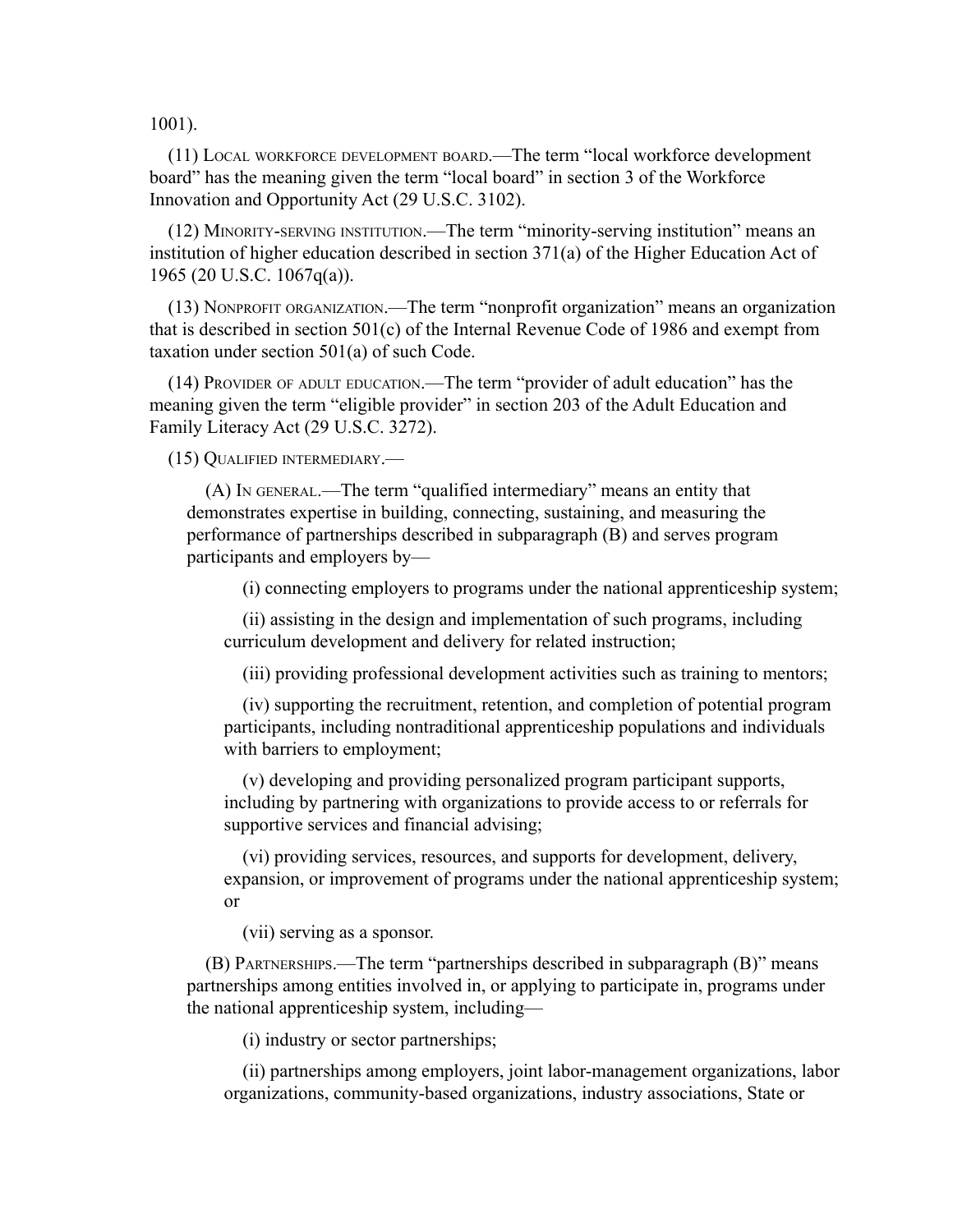local workforce development boards, education and training providers, social service organizations, economic development agencies, Indian Tribes or Tribal organizations, one-stop operators, one-stop partners, or veterans service organizations in the State workforce development system; or

(iii) partnerships among 1 or more of the entities described in clause (i) or (ii).

(16) RELATED INSTRUCTION.—The term "related instruction" means an organized and systematic form of instruction designed to provide an individual in an apprenticeship program with the knowledge of the technical subjects related to the intended occupation of the individual after completion of the program.

(17) SECRETARY.—The term "Secretary" means the Secretary of Homeland Security.

(18) SPONSOR.—The term "sponsor" means any person, association, committee, or organization operating an apprenticeship program and in whose name the program is, or is to be, registered or approved.

(19) STATE.—The term "State" has the meaning given the term in section 2 of the Homeland Security Act of 2002 (6 U.S.C. 101).

(20) STATE APPRENTICESHIP AGENCY.—The term "State apprenticeship agency" has the meaning given the term in section 29.2 of title 29, Code of Federal Regulations, or any corresponding similar regulation or ruling.

(21) STATE WORKFORCE DEVELOPMENT BOARD.—The term "State workforce development board" has the meaning given the term "State board" in section 3 of the Workforce Innovation and Opportunity Act (29 U.S.C. 3102).

(22) WIOA TERMS.—The terms "career planning", "career pathway", "community-based organization", "economic development agency", "industry or sector partnership", "on-the-job training", "one-stop operator", "one-stop partner", "recognized postsecondary credential", and "workplace learning advisor" have the meanings given those terms in section 3 of the Workforce Innovation and Opportunity Act (29 U.S.C. 3102).

(b) Establishment of Apprenticeship Pilot Program.—

(1) IN GENERAL.—Not later than 3 years after the date of enactment of this Act, the Secretary shall establish an apprenticeship pilot program.

(2) REQUIREMENTS.—The apprenticeship pilot program established under paragraph (1) shall—

(A) employ pilot program participants in cyber workforce positions within the Department;

(B) be intended to lead to employment in a cyber workforce position within a Federal agency;

(C) focus on related learning necessary, as determined by the Secretary in consultation with the Director of the Office of Personnel Management and based upon the National Initiative for Cybersecurity Education Workforce Framework for Cybersecurity (NIST Special Publication 800–181, Revision 1), or successor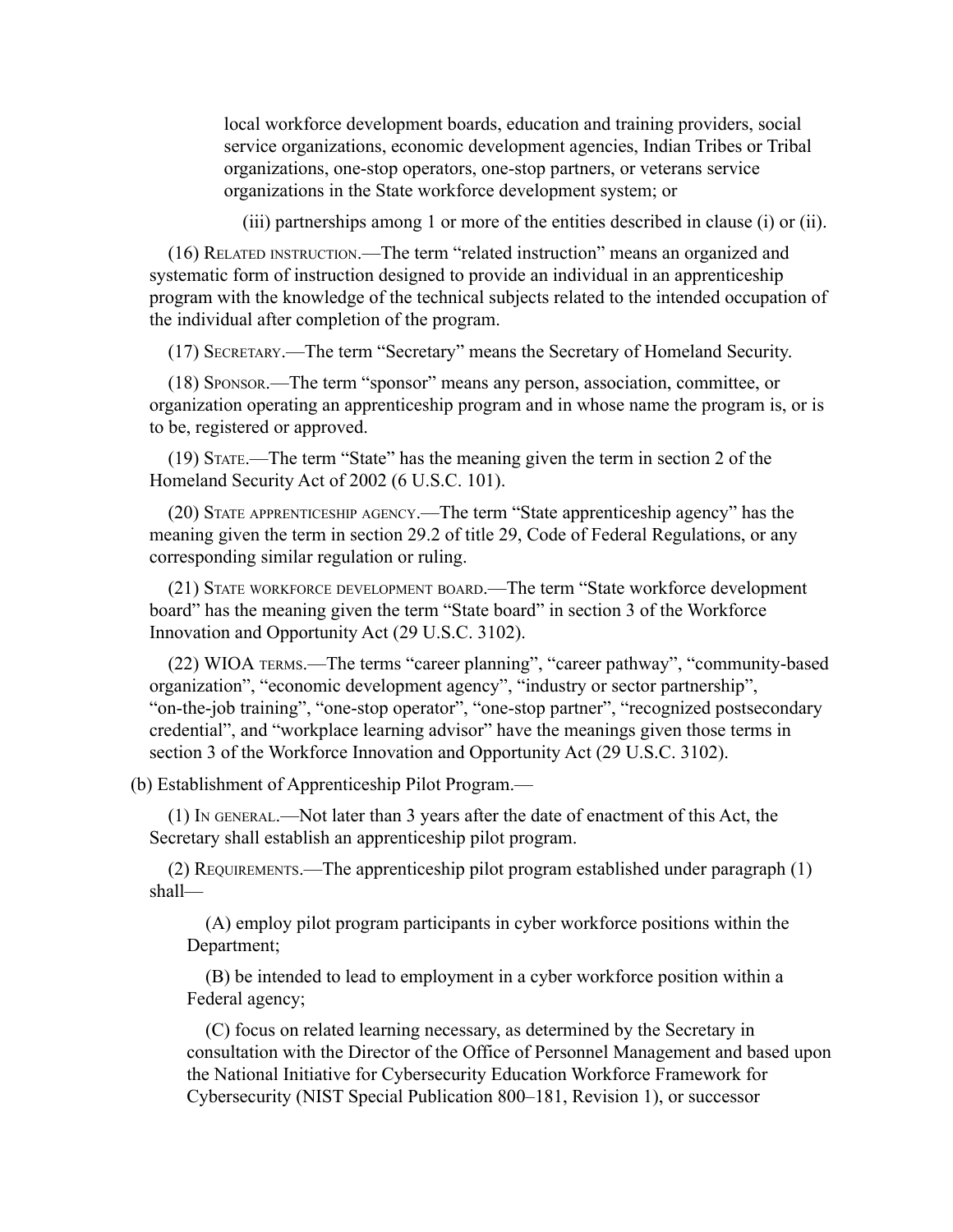framework, to meet the immediate and ongoing needs of cyber workforce positions within Federal agencies;

(D) be approved by the Secretary of Veterans Affairs, pursuant to chapter 36 of title 38, United States Code, or other applicable provisions of law, as eligible for educational assistance to veterans; and

(E) be sponsored by the Department or an eligible entity receiving a contract, cooperative agreement, or grant under subsection (d).

(c) Coordination.—In the development of the apprenticeship pilot program under this section, the Secretary shall consult with the Secretary of Labor, the Director of the National Institute of Standards and Technology, the Secretary of Defense, the Director of the National Science Foundation, and the Director of the Office of Personnel Management to leverage existing resources, research, communities of practice, and frameworks for developing cybersecurity apprenticeship programs.

(d) Optional Use of Contracts, Cooperative Agreements, or Grants.—The apprenticeship pilot program under this section may include entering into a contract or cooperative agreement with or making a grant to an eligible entity if determined appropriate by the Secretary based on the eligible entity—

(1) demonstrating experience in implementing and providing career planning and career pathways toward apprenticeship programs;

(2) having knowledge of cybersecurity workforce development;

(3) being eligible to enter into a contract or cooperative agreement with or receive grant funds from the Department as described in this section;

(4) providing participants who complete the apprenticeship pilot program with 1 or more recognized postsecondary credentials;

(5) using related instruction that is specifically aligned with the needs of Federal agencies and utilizes workplace learning advisors and on-the-job training to the greatest extent possible; and

(6) demonstrating successful outcomes connecting participants in apprenticeship programs to careers relevant to the apprenticeship pilot program.

(e) Applications.—If the Secretary enters into an arrangement as described in subsection (d), an eligible entity seeking a contract, cooperative agreement, or grant under the pilot program shall submit to the Secretary an application at such time, in such manner, and containing such information as the Secretary may require.

(f) Priority.—In selecting eligible entities to receive a contract, cooperative agreement, or grant under subsection (d), the Secretary may prioritize an eligible entity that—

(1) is a member of an industry or sector partnership that sponsors or participates in a program under the national apprenticeship system;

(2) provides related instruction for an apprenticeship program that was registered with the Department of Labor or a State apprenticeship agency before the date on which the eligible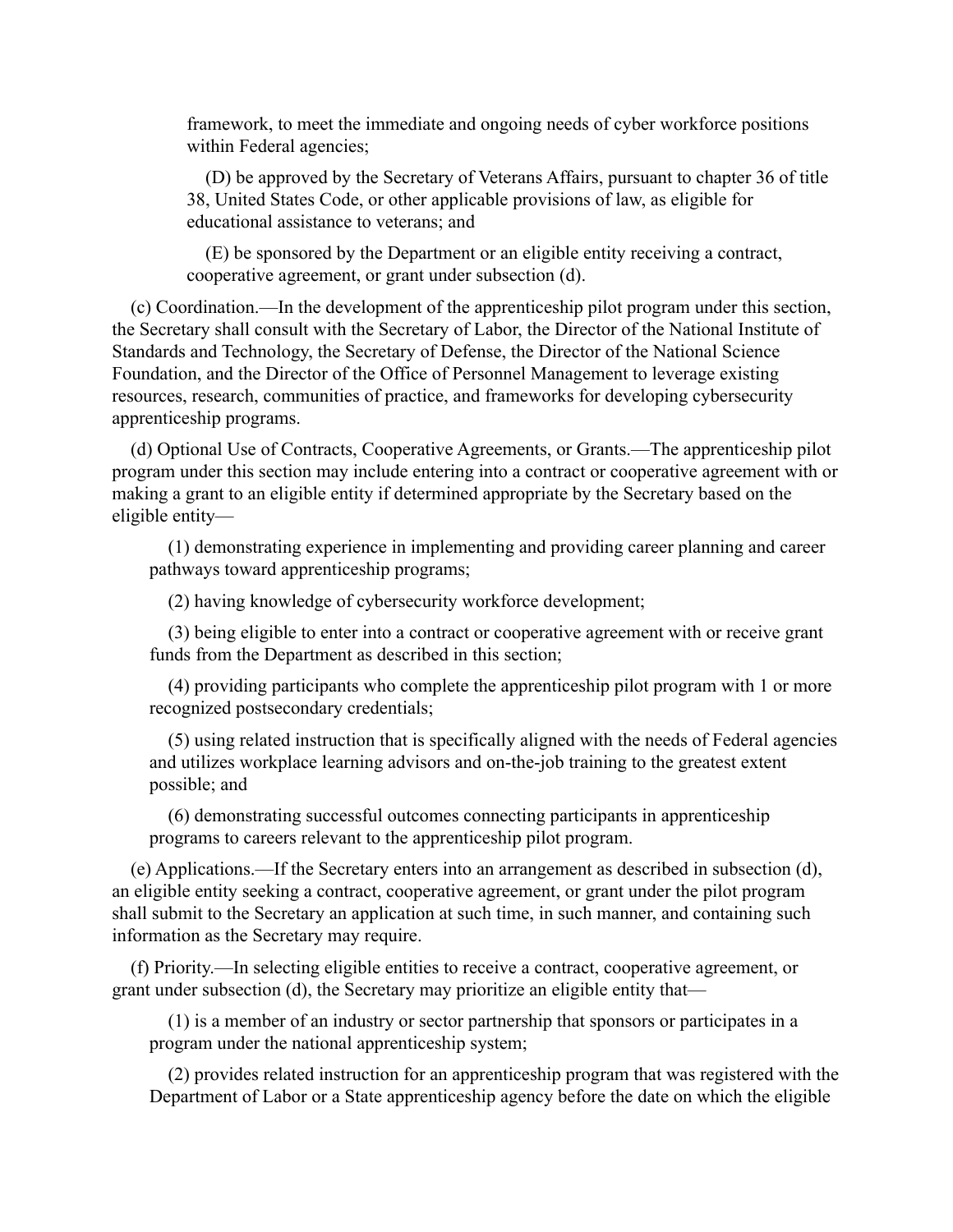entity applies for the contract, cooperative agreement, or grant under subsection (e);

(3) works with the Secretary of Defense, the Secretary of Veterans Affairs, or veterans organizations to transition members of the Armed Forces and veterans to apprenticeship programs in a relevant sector; or

(4) plans to use the contract, cooperative agreement, or grant to carry out the apprenticeship pilot program under this section with an entity that receives State funding or is operated by a State agency;

(5) has successfully increased the representation in cybersecurity of women, underrepresented minorities, and individuals from other underrepresented communities; or

(6) focuses on recruiting women, underrepresented minorities, and individuals from other underrepresented communities.

(g) Technical Assistance.—The Secretary shall provide technical assistance to eligible entities that receive a contract, cooperative agreement, or grant under subsection (d) to leverage the existing job training and education programs of the Department and other relevant programs at appropriate Federal agencies.

(h) Service Agreement for Pilot Program Participants.—

(1) IN GENERAL.—Participants in the apprenticeship pilot program under this section shall enter into an agreement to, after completion of the apprenticeship pilot program and if offered employment in a cyber workforce position within a Federal agency post-apprenticeship, accept and continue employment in such cyber workforce position for a period of obligated service equal to the length of service in a position under the apprenticeship pilot program by the participant.

(2) REPAYMENT FOR PERIOD OF UNSERVED OBLIGATED SERVICE.—If a participant in the apprenticeship pilot program under this section fails to satisfy the requirements of the service agreement entered into under paragraph (1) for a reason other than involuntary separation, the participant shall repay the cost of any education and training provided to the participant as a part of the apprenticeship pilot program, reduced by the ratio of the period of obligated service completed divided by the total period of obligated service.

(3) EXCEPTION.—The Secretary may provide for the partial or total waiver or suspension of any service or payment obligation by an individual under this subsection if the Secretary determines that compliance by the individual with the obligation is impossible or would involve extreme hardship to the individual, or if enforcement of such obligation with respect to the individual would be unconscionable.

(i) Apprenticeship Hiring Authority.—Participants in the apprenticeship pilot program under this section may be appointed to cybersecurity-specific positions in the excepted service as determined appropriate by the Secretary and authorized by section 2208 of the Homeland Security Act of 2002 (6 U.S.C. 658).

(i) Post-apprenticeship Hiring Authority.—Pursuant to subsection  $(b)(2)(B)$ , a participant who successfully completes the apprenticeship pilot program under this section may be appointed to a cyber workforce position in the excepted service for which the participant is qualified.